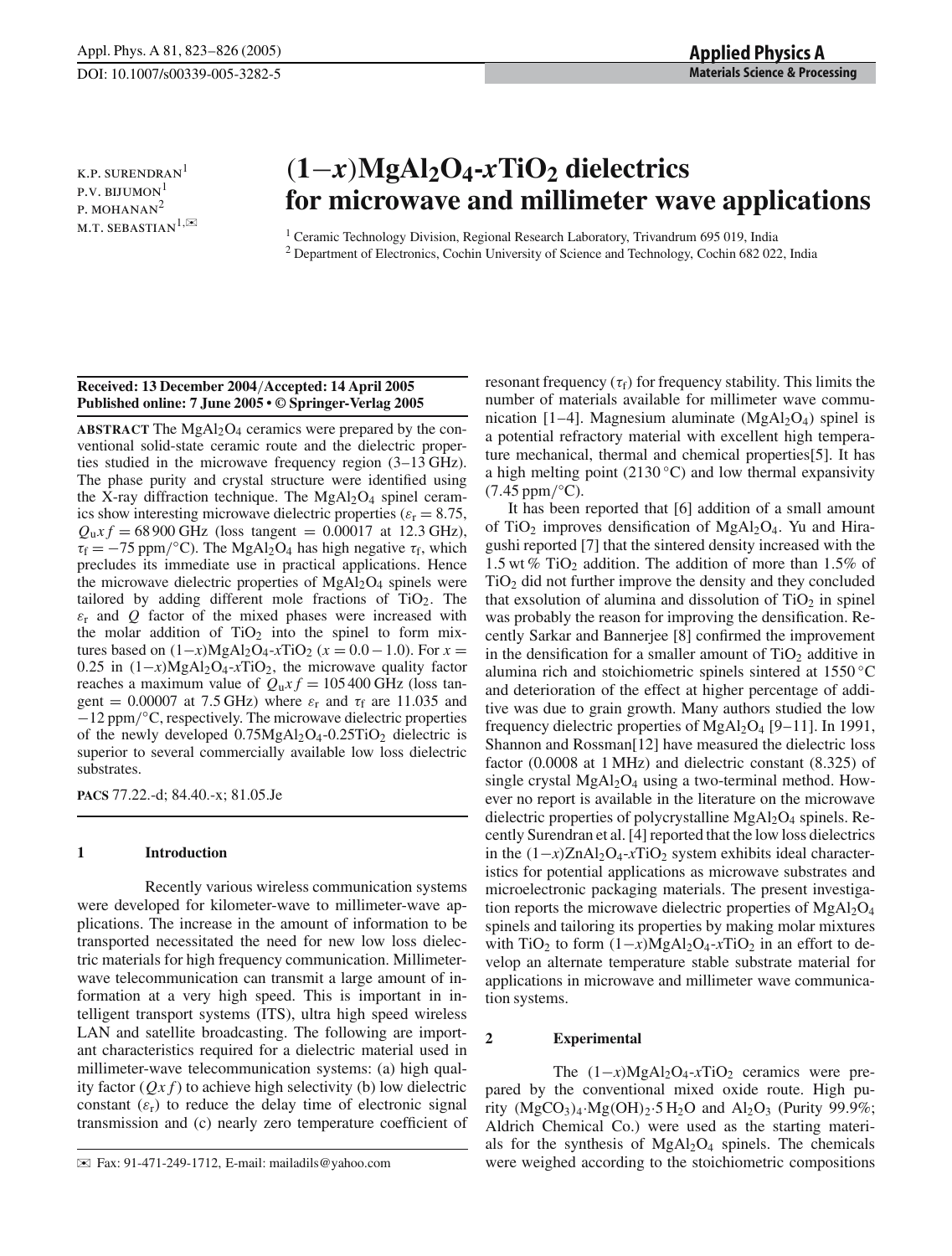and were ball milled in a polyethylene bottle using zirconia balls in deionized water for 24 hours. The slurry was dried at 100 °C in hot air oven and was calcined at  $1100$  °C for four hours. The phase purity of the spinel was established through the X-ray diffraction technique. It was then ball milled with Anatase  $TiO<sub>2</sub>$  (Aldrich 99.9% pure) according to the formula (1−*x*)MgAl2O4-*x*TiO2 (*x* = 0.0, 0.1, 0.12, 0.14, 0.16, 0.18, 0.20, 0.25, 0.3, 0.4, 0.5, 0.6, 0.7, 0.8, 0.9 and 1.0) for 24 hours using deionized water as the mixing medium. The slurry was dried and was then ground for several hours in agate mortar. Four wt % of poly vinyl alcohol (PVA) was added as the binder and were pressed into cylindrical disks of about 14 mm diameter and 6–8 mm thickness in a tungsten carbide die under a pressure of about 150 MPa. These compacts were fired at a rate of  $5^{\circ}$ C/min up to 600 ◦C and soaked at 600 ◦C for 1 hour to expel the binder before they were sintered in the temperature range 1400–1460 °C for four hours in air at a heating rate of 10 °C/hour. The sintered samples were annealed at  $1000$  °C for five hours. The well-polished ceramic pellets with an aspect ratio  $(D/L)$  of 1.8 to 2.2 which was found to be the best for maximum separation of the modes, were used for microwave measurements. The bulk density of the sintered samples were measured using Archimedes method. The powdered samples were used for analyzing the X-ray diffraction patterns using  $Cu K<sub>\alpha</sub>$  radiation (Rigaku - Dmax 1C, Japan).

The dielectric properties  $\varepsilon_r$  and  $\tau_f$  of the materials were measured in the microwave frequency range using a network analyzer HP 8510C (Hewlett-Packard, Palo Alto, CA). The dielectric constant  $\varepsilon_r$  was measured by the post resonator method of Hakki and Coleman [13] and the dielectric sample was end shorted with finely polished copper plates coated with gold. The microwaves were coupled through *E*-field probes as described by Courtney[14]. The  $TE_{011}$ mode of resonance, which is least perturbed by the surrounding field variations was used for measurements. The unloaded quality factor  $Q<sub>u</sub>$  of the resonance was determined using a copper resonant cavity[15] whose interior was coated with silver; the ceramic dielectric was placed on a low loss quartz spacer. The coefficient of thermal variation of resonant frequency  $(\tau_f)$  was measured by noting the temperature variation of the resonant frequency of  $TE<sub>011</sub>$ mode in the reflection configuration over a range of temperature 25–75 ◦C when the sample was kept in the end shorted position.

### **3 Results and discussion**

The density of sintered pure  $MgAl<sub>2</sub>O<sub>4</sub>$  was measured to be  $3.48 \text{ g/cm}^3$  which is about 97% of its theoretical density  $[16](3.58 \text{ g/cm}^3)$ . Figure 1 shows the variation of bulk density of  $(1-x)MgA1_2O_4$ -*x*TiO<sub>2</sub> ceramics as a function of *x*. The ceramics show a non-linear variation of density with  $TiO<sub>2</sub>$ content. Initially the density increases up to  $x = 0.15$  and then decreases. The density again increases for  $x > 0.4$ . This densification behavior of  $MgAl<sub>2</sub>O<sub>4</sub>$ -TiO<sub>2</sub> system is different from that of similar  $[4]$  ZnAl<sub>2</sub>O<sub>4</sub>-TiO<sub>2</sub> system where the densification is maximum near the zero  $\tau_f$  region. This is due to the formation of MgTiO<sub>3</sub> and Mg<sub>2</sub>TiO<sub>4</sub> in the mixed phase re-



**FIGURE 1** Variation of bulk density of  $MgAl<sub>2</sub>O<sub>4</sub>$  with a TiO<sub>2</sub> addition

gion which can severely hinder the densification phenomena. It should be noted that good densification was observed near  $x = 0.15$  where the unloaded quality factor reaches its maximum. The theoretical density of TiO<sub>2</sub> (rutile) is  $4.26$  g/cm<sup>3</sup>. It has been reported [17] that the densification behaviour of  $TiO<sub>2</sub>$  is hindered due to the anatase to rutile phase transition consequent to the reduction of  $Ti^{4+}$  to  $Ti^{3+}$ . Hence we doped TiO<sub>2</sub> with 1 mol % additive Fe<sub>2</sub>O<sub>3</sub>, which improved the densification process. The density reported in Fig. 1 for  $x = 1$ in (1–*x*)MgAl<sub>2</sub>O<sub>4</sub>-*x*TiO<sub>2</sub> corresponds to that of Fe<sub>2</sub>O<sub>3</sub> doped titania.

The X-ray diffractograms recorded from  $x = 0.0, 0.12$ , 0.14, 0.16, 0.18, 0.2, 0.3, 0.5, 0.7, 0.9 and 1.0 in  $(1-x)MgAl<sub>2</sub>O<sub>4</sub>-xTiO<sub>2</sub>$  are given in Fig. 2. The crystal structure of  $MgAl<sub>2</sub>O<sub>4</sub>$  is cubic fcc [16] which can be indexed using the JCPDS File Card No. 33-853. As the concentration of  $TiO<sub>2</sub>$  in MgAl<sub>2</sub>O<sub>4</sub> increases, an additional phase  $MgTiO<sub>3</sub>$  (JCPDS File Card No. 6-494) was formed consequent to the reaction between spinel and rutile. For 20 and 30 mole  $\%$  of TiO<sub>2</sub> additions, the presence of another magnesium titanate,  $Mg_2TiO_4$  (JCPDS File Card No. 25-1157) was also detected in the XRD-patterns. It is worthwhile to note that the detrimental effects of spinel structured  $Mg_2TiO_4$ in  $MgAl<sub>2</sub>O<sub>4</sub>$ -TiO<sub>2</sub> mixtures cannot be ruled out, as a recent study[18] pointed out that a stable solid solution is possible between similar structured  $MgAl<sub>2</sub>O<sub>4</sub>$  and  $Mg<sub>2</sub>TiO<sub>4</sub>$ . A previous investigation [8] revealed that presence of a low melting phase formed at the grain boundary during excess doping of  $TiO<sub>2</sub>$  caused micro cracks, which could degrade the densification of spinel. The formation of low dielectric constant phases like MgTiO<sub>3</sub> and Mg<sub>2</sub>TiO<sub>4</sub> on adding TiO<sub>2</sub> to MgAl<sub>2</sub>O<sub>4</sub> was reported by Yu and Hiragushi [7]. Though anatase  $TiO<sub>2</sub>$  was used in this investigation as starting material, it converts into rutile (JCPDS File Card No. 21-1276) at temperature above  $700^{\circ}$ C whose XRD is shown in Fig. 2.

The dielectric constant of pure  $MgAl<sub>2</sub>O<sub>4</sub>$  is measured to be 8.75. The dielectric constant of pure  $TiO<sub>2</sub>$  is 93.8 and that doped with  $Fe<sub>2</sub>O<sub>3</sub>$  is 105. The dielectric constant of a mixture can be calculated using the general Maxwell–Wagner formula [19] for the calculation of the dielectric constant of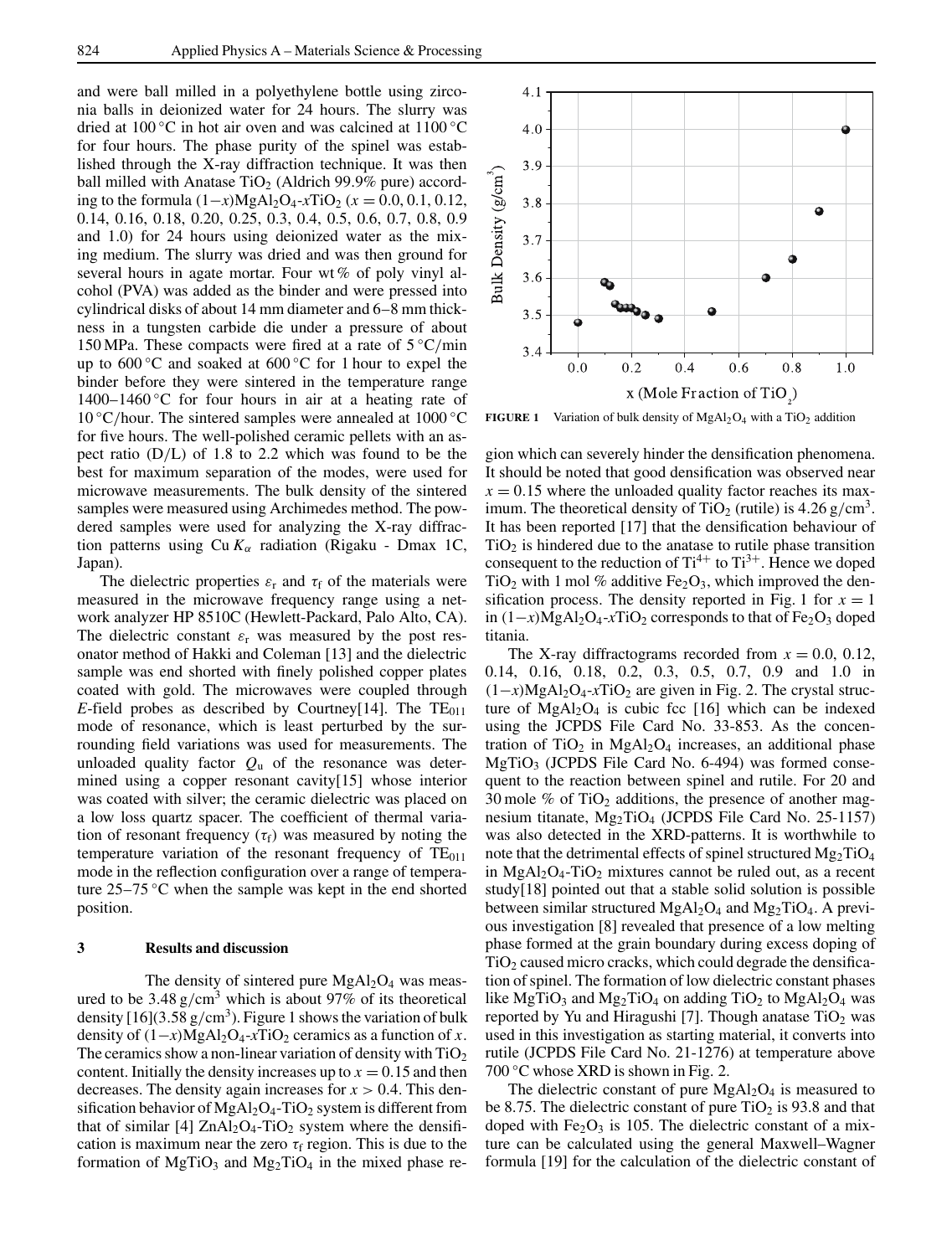

**FIGURE 2** Powder diffraction pattern of(1−*x*)MgAl2O4-*x*TiO2 system for  $x = 0.0, 0.12, 0.14, 0.16, 0.18, 0.20, 0.30, 0.50, 0.70, 0.90 \text{ and } 1.0. \odot \text{ repre-}$ sents MgTiO<sub>3</sub> and  $x$  represents Mg<sub>2</sub>TiO<sub>4</sub> phases

the compound

$$
\varepsilon_{\rm r}^{\alpha} = \Sigma V_i \varepsilon_{\rm ri}^{\alpha} \tag{1}
$$

where  $V_i$  and  $\varepsilon_{ri}$  are the volume fraction and relative dielectric constant of the *i*th material and  $\alpha$  is a constant which depends on the type of the mixing rule.

 $\alpha = 1$  (serial mixing model)  $\alpha = -1$  (parallel mixing model)  $\alpha = 0$  (logarithmic mixing model)

It must be noted that such plots are made by curve fitting and do not have any physical significance in the two-phase region. Using the rule of mixtures, the dielectric constant of the mixture is calculated and is plotted as function of the mole fraction of  $TiO<sub>2</sub>$  addition as shown in Fig. 3. The deviation from the ideal curve fitting plots are believed to be due to the presence of additional phases. It is interesting to note that the dielectric constant is  $\sim$  20 for the mixture phases between  $x = 0.7$ and 0.8 in  $(1-x)MgAl<sub>2</sub>O<sub>4</sub>-xTiO<sub>2</sub>$  ceramics where the  $\tau_f$  approaches zero value.

The unloaded quality factor and  $\tau_f$  of MgAl<sub>2</sub>O<sub>4</sub> are plotted in Fig. 4 as a function of  $TiO<sub>2</sub>$  content. The quality factor  $Q_u x f$  of pure MgAl<sub>2</sub>O<sub>4</sub> is 68 900 GHz (loss tangent  $= 0.00017$  at 12.3 GHz), which is higher than that of



**FIGURE 3** Variation of  $\varepsilon_r$  of MgAl<sub>2</sub>O<sub>4</sub> with a TiO<sub>2</sub> addition



**FIGURE 4** Variation of  $Q_u$  and  $\tau_f$  of MgAl<sub>2</sub>O<sub>4</sub> with a TiO<sub>2</sub> addition

many of the conventional spinels with low dielectric constants. As the  $TiO<sub>2</sub>$  concentration in  $MgAl<sub>2</sub>O<sub>4</sub>$  increases, the microwave quality factor also increases, reaching a maximum value of  $Q_0x f = 105400$  GHz (loss tangent = 0.00007 at 7.5 GHz) for  $x = 0.25$  in  $(1-x)MgA1_2O_4$ -*x*TiO<sub>2</sub>. For higher  $TiO<sub>2</sub>$  contents, the quality factor decreases as is evident from Fig. 4. Compositions in the mixture region between  $x = 0.7$  and 0.8 in  $(1-x)MgA1_2O_4-xTiO_2$  where the  $\tau_f$  approaches minimum values, have reasonably good quality factors ( $Q_u x f = 49000$  to 69000 GHz). It must be remembered that the quality factor, which depends considerably on the synthesizing conditions, purity of the chemicals and densification of the samples during sintering, does not follow any mixture rule in the entire range of spinel-rutile mixtures. Moreover, the quality factor of the intermediate phases is more than the end members which we have observed in another rutile-spinel [4] mixture too.

Table 1 compares the dielectric properties of  $0.75MgAl<sub>2</sub>O<sub>4</sub> - 0.25TiO<sub>2</sub>$  substrate with other commercially important substrates such as Fused Silica, Teflon (or PTFE), Cordierite, Alumina, Aluminum Nitride and Beryllia. It is evident that even though the newly developed dielectric has a slightly higher dielectric constant (11.03), it is superior to a number of commercial dielectrics due to its extremely lower